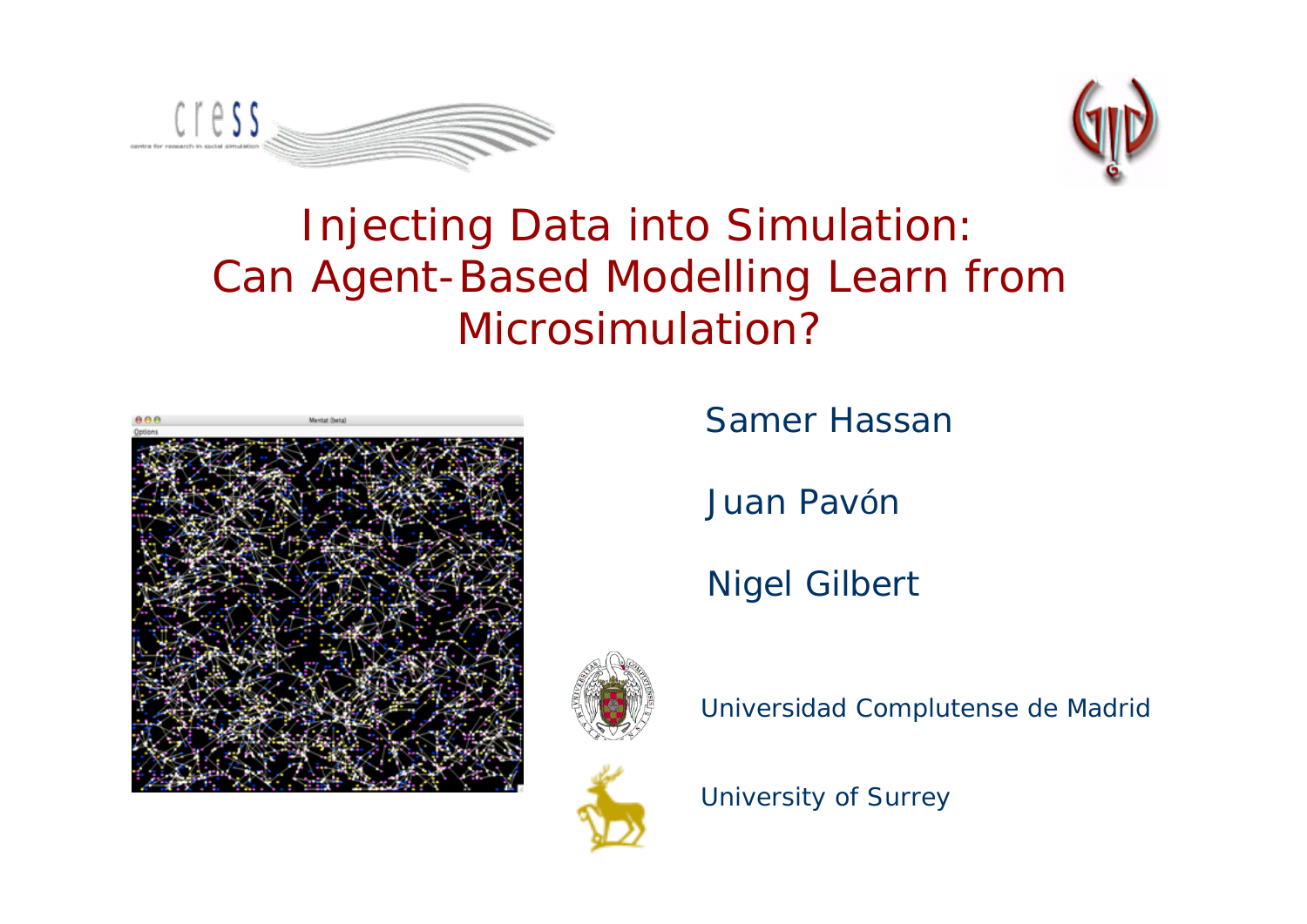## ■ A Method for Data-Driven ABM

# ■ A Case Study: Mentat

# ■ Concluding suggestions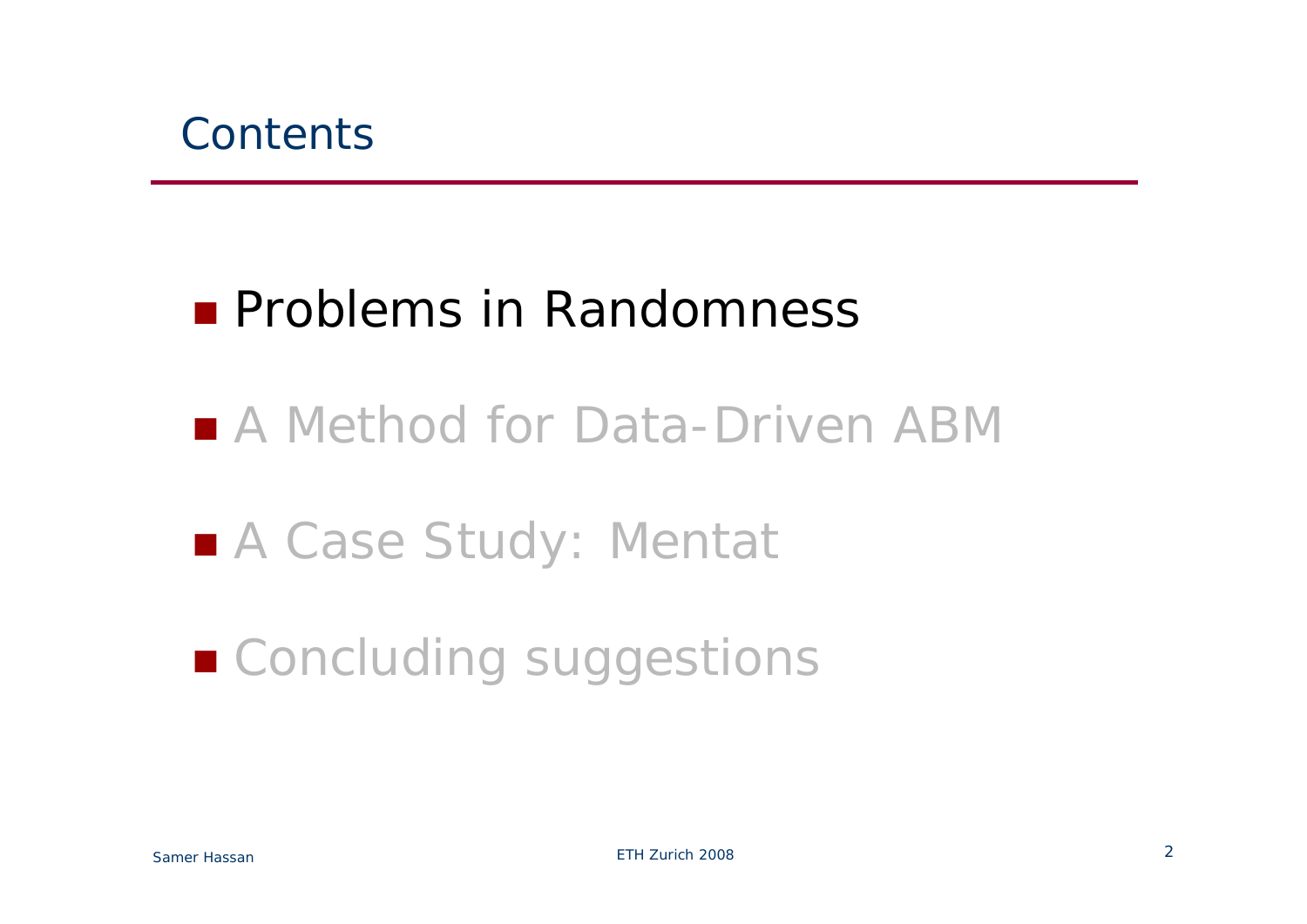### **Uniform Random Distribution**

#### **E** Common for initialisation

- But also in
	- Distribution of objects in space
	- Determining unmeasured exogenous factors
	- Controlling agent behaviour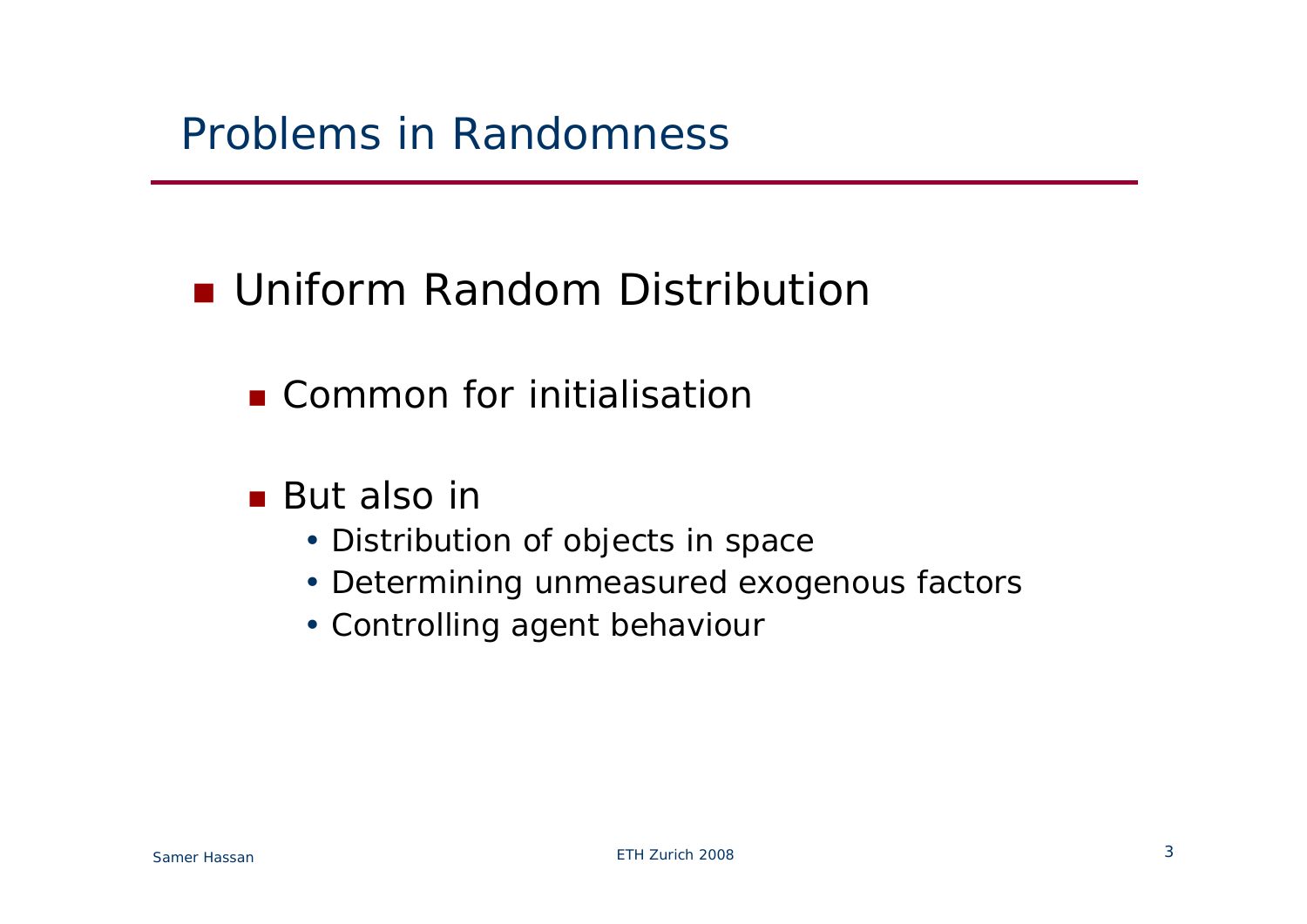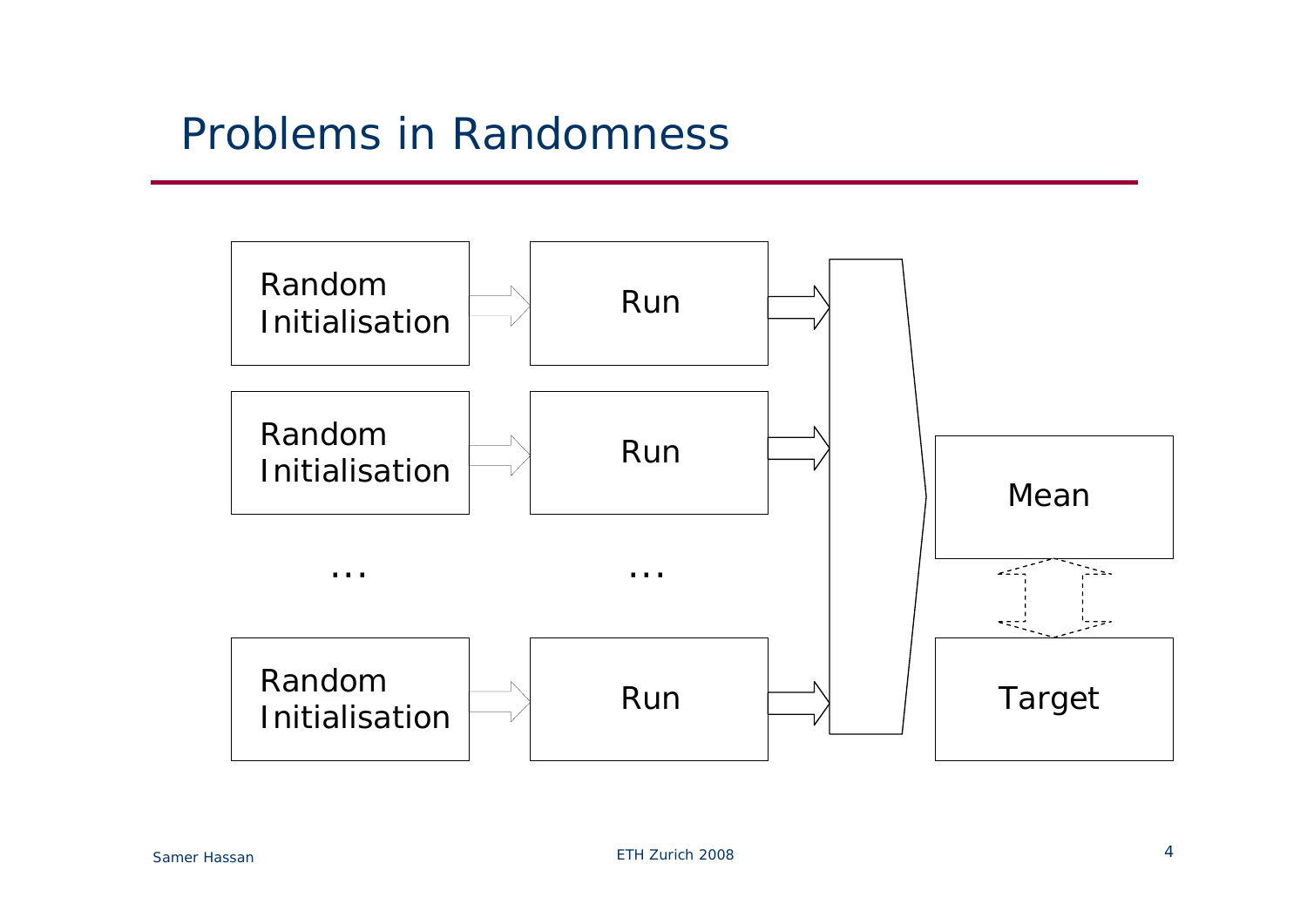#### **There is always a chance of non-matching**

#### **Nhat if the target behaviour is an outlier?**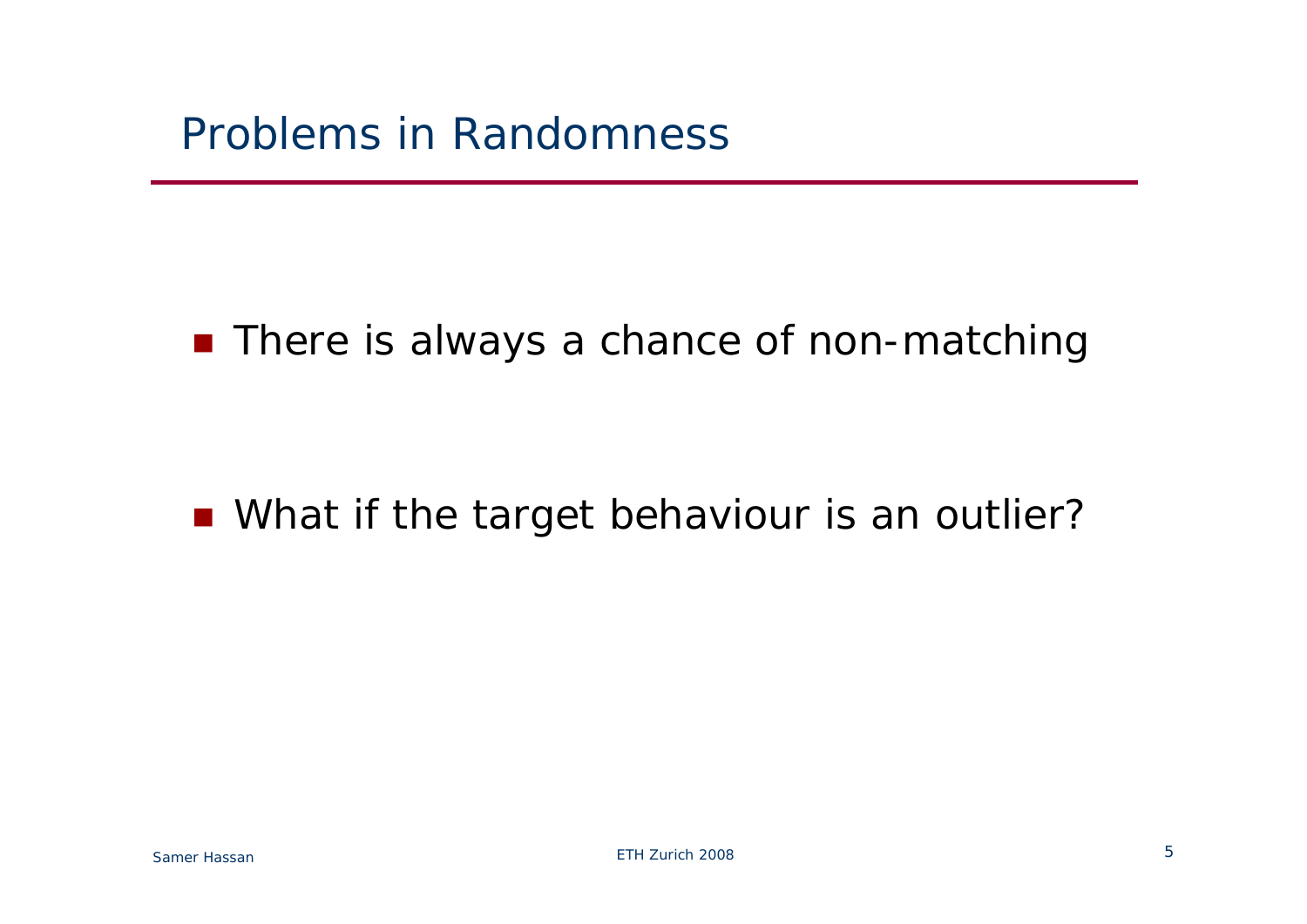#### **Basing initial conditions on empirical data**

#### **Noving ABM in the direction of the Target**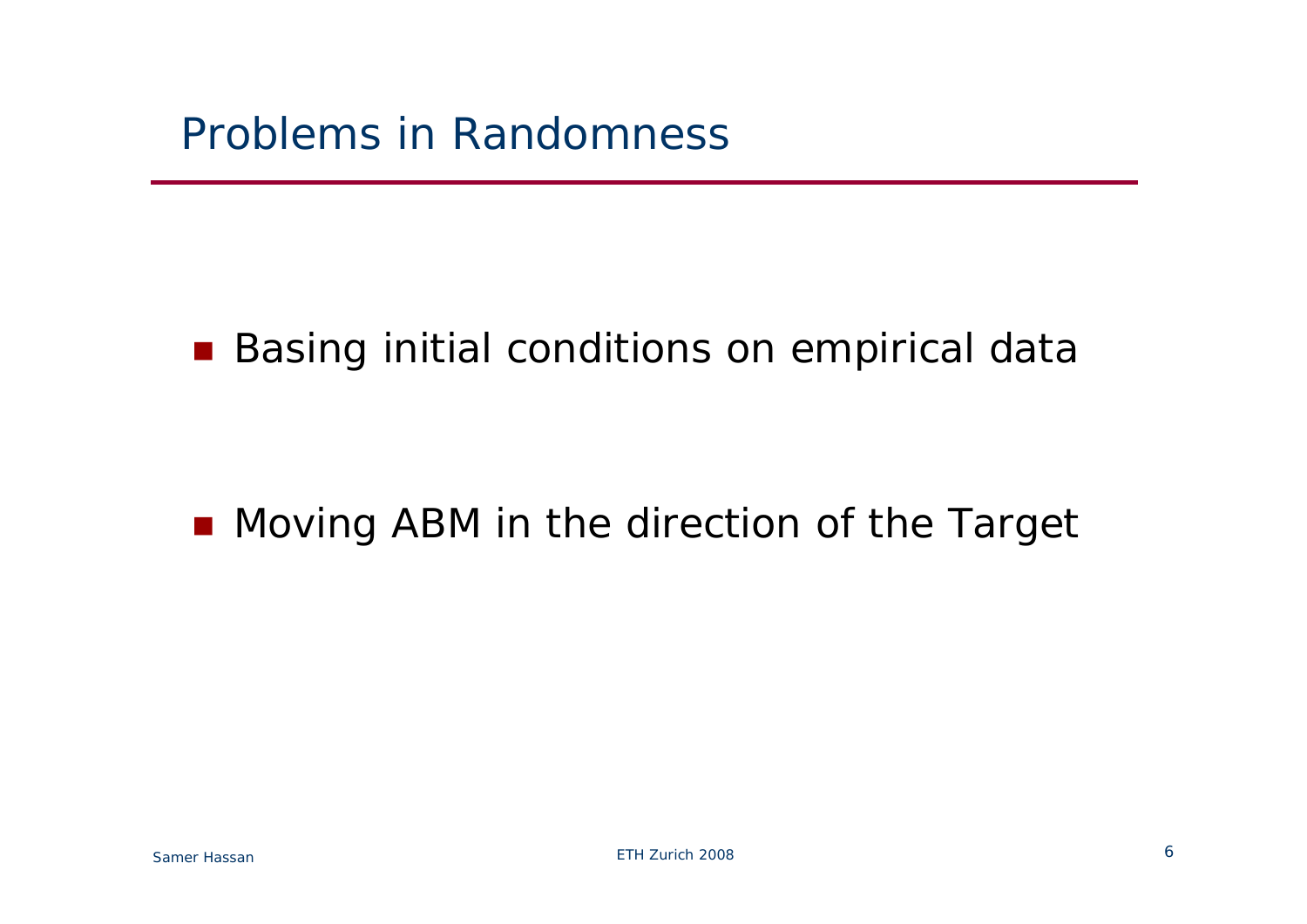### An example: Eurovision song contest

- **Hypothesis: "over a sufficiently long** period of time the results of Eurovision would approximate to random"
- **Random initial conditions & random** voting schema should approach the real situation...
- …but they don't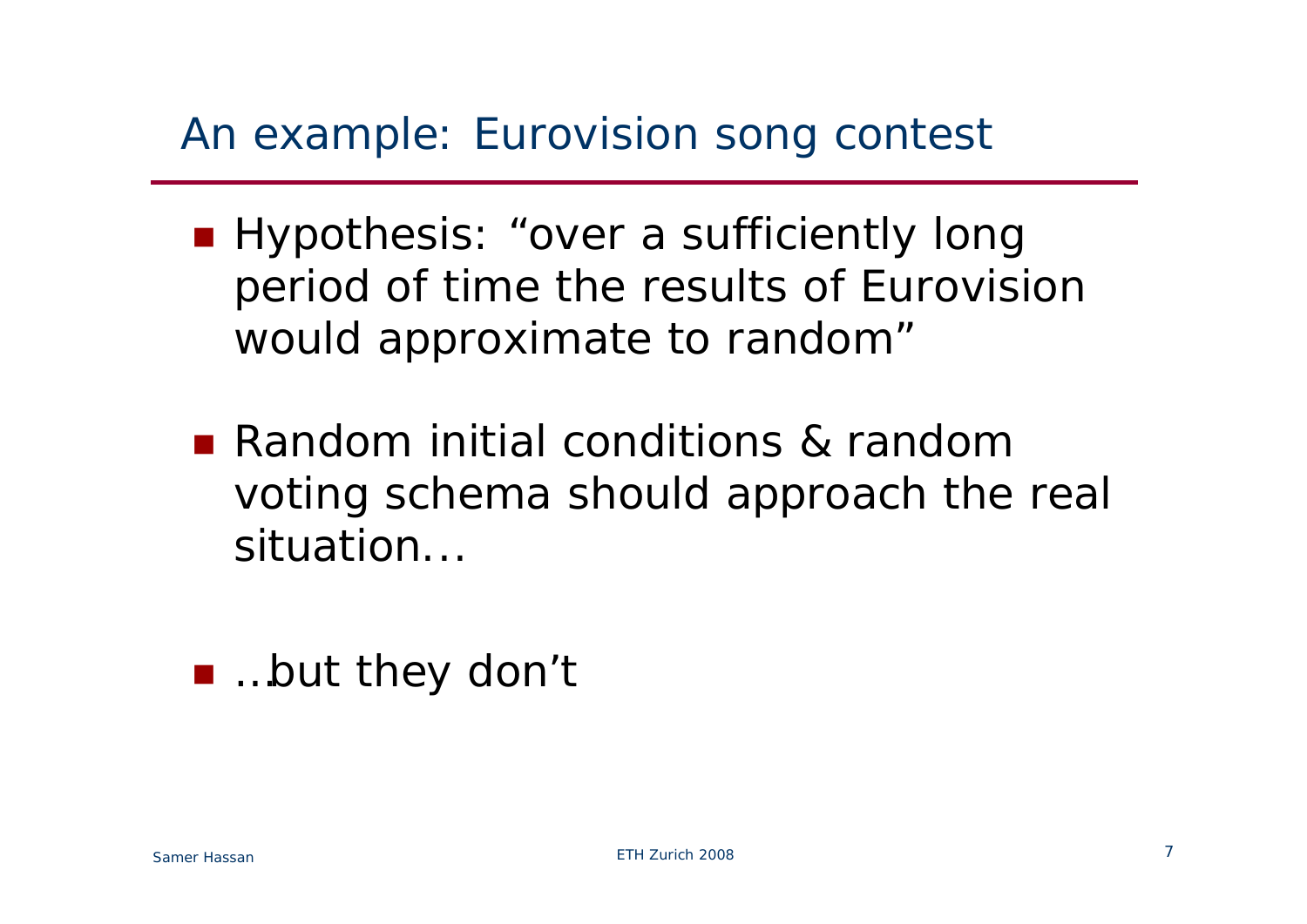- **Introducing empirical data** approaches the real scenario:
	- **Distance between countries**
	- **n** Measuring similarity of cultures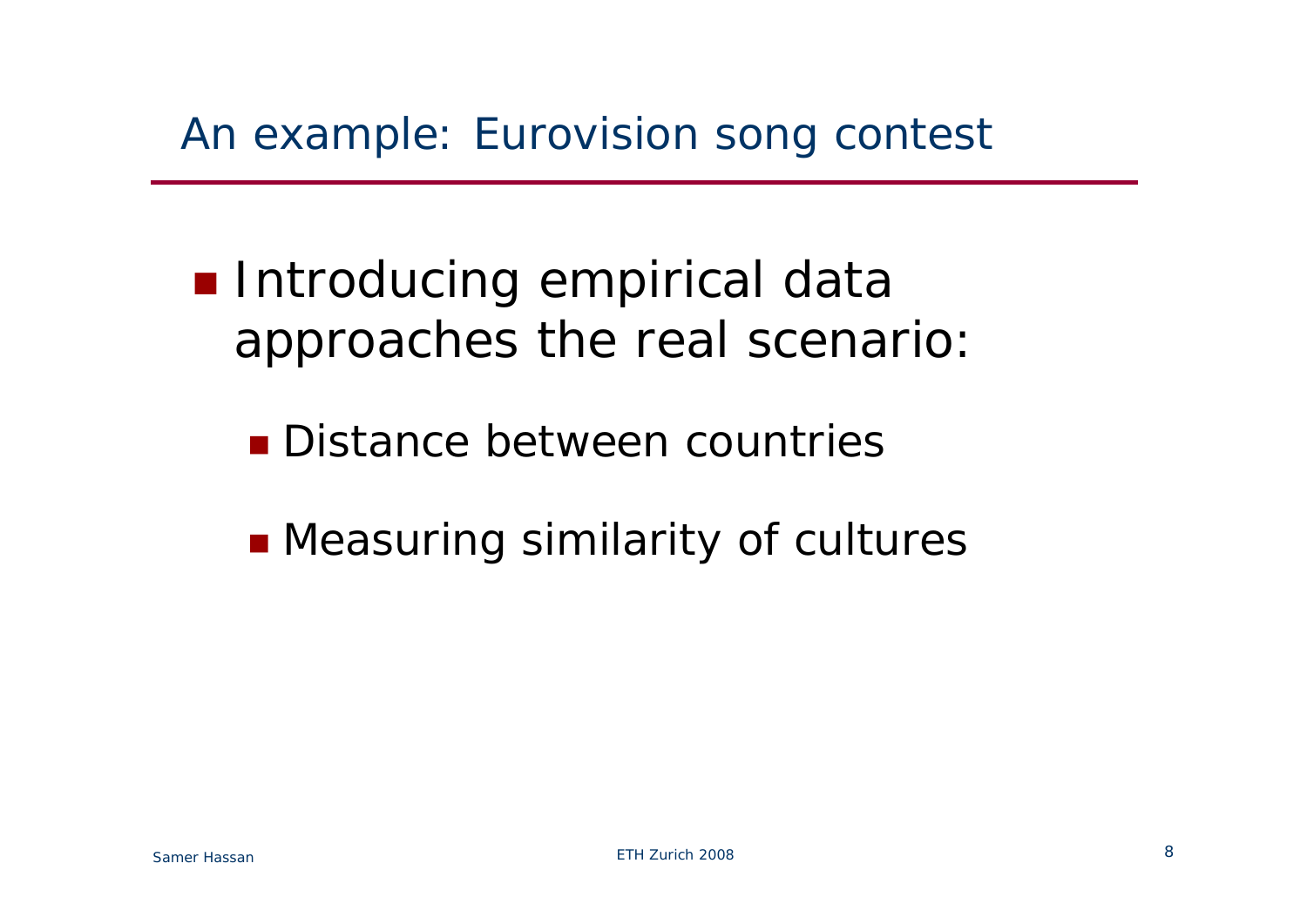

## ■ A Method for Data-Driven ABM

# ■ A Case Study: Mentat

# ■ Concluding suggestions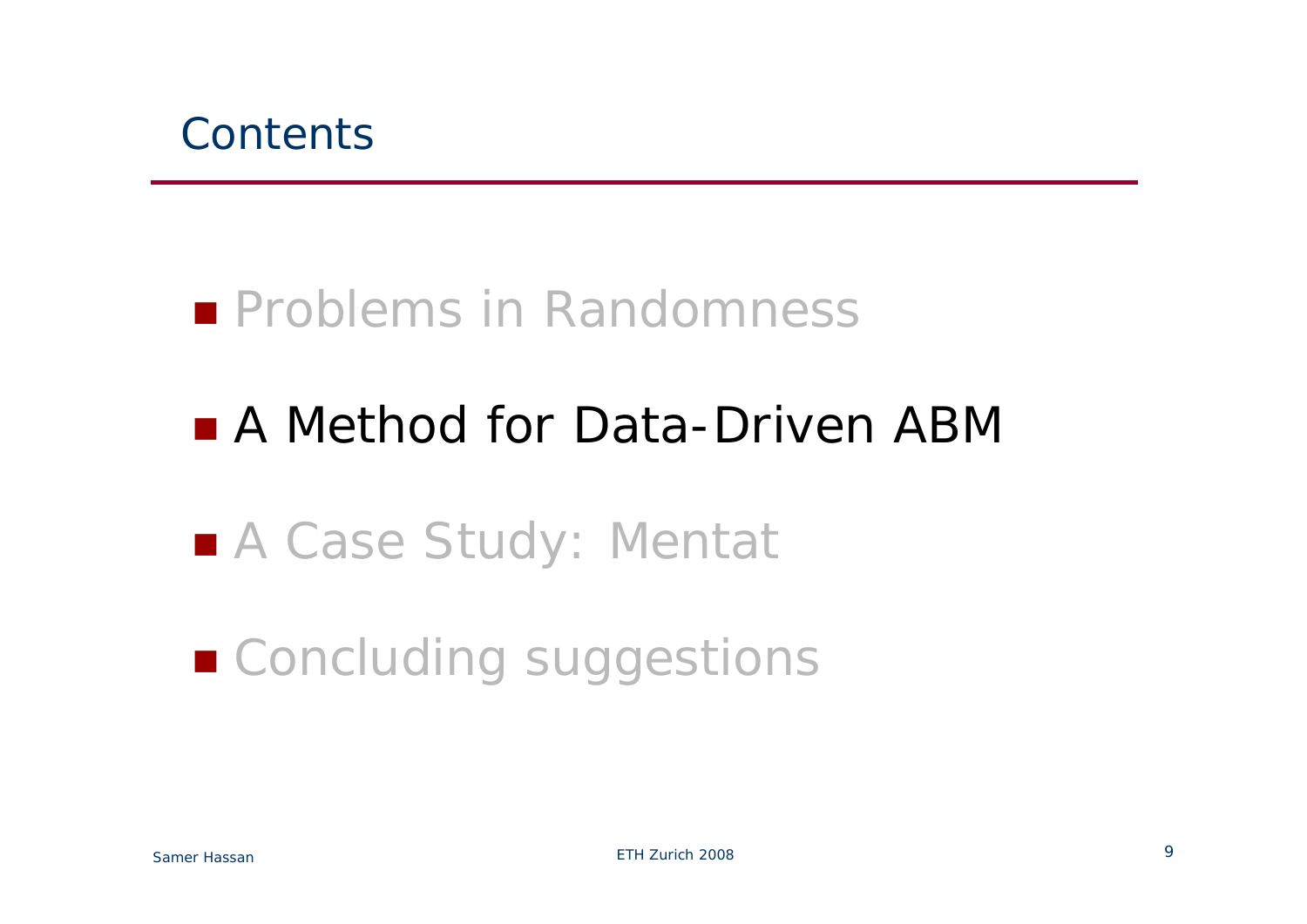### **Approaching to Microsimulation**

- Surveys / Census  $\rightarrow$  initialisation
- **Equations / Probability rules**  $\rightarrow$  **behaviour**

### **Difficulties of Microsimulation**

- **Requires plenty of quantitative data**
- **Unable to model interactions**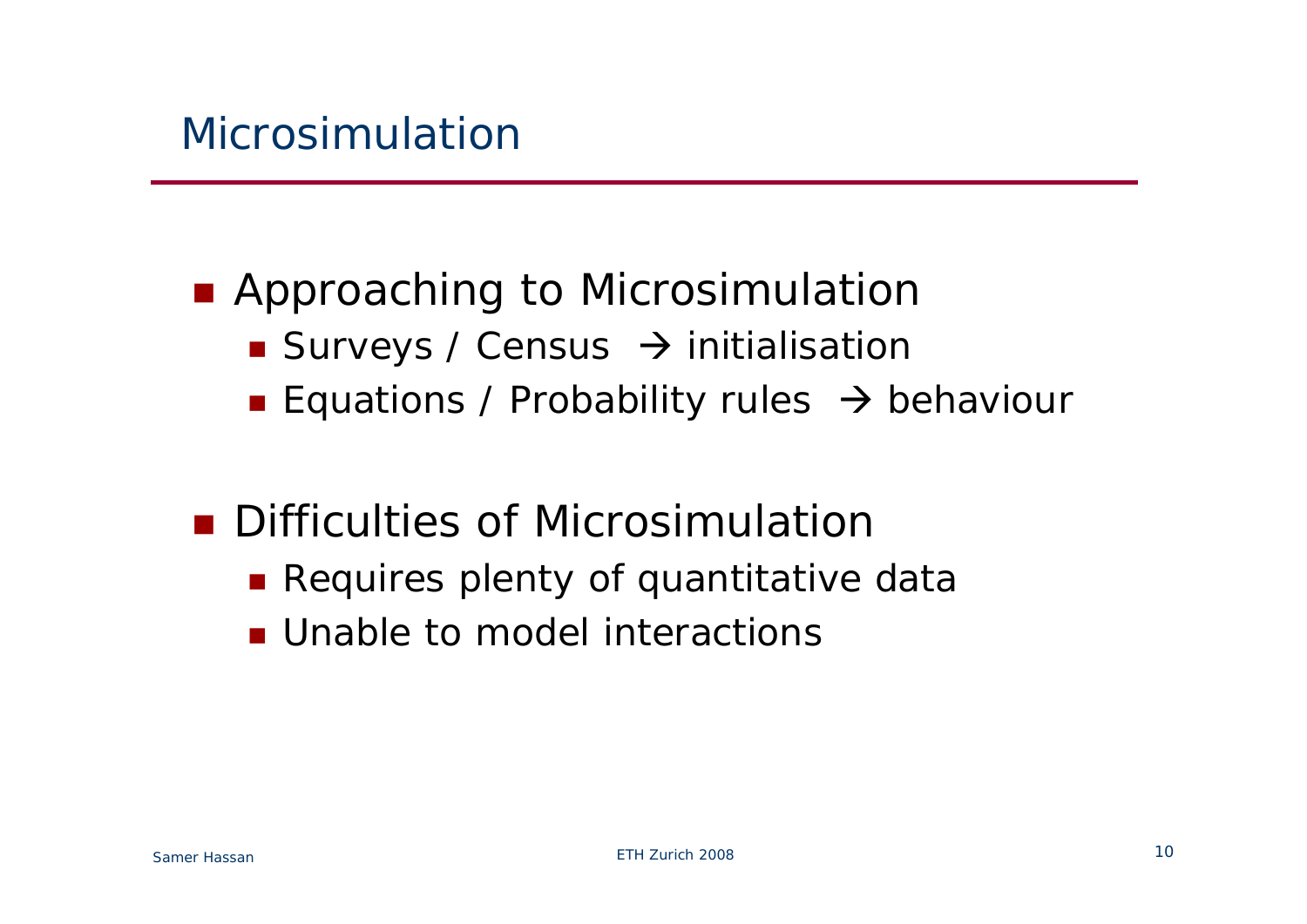### A Method for Data-Driven ABM

#### **Learning from Microsimulation:**

- **Minimizing random initialisation** 
	- Basing the simulation in representative survey samples
- **Explicit rules need plenty of data** 
	- Using probability equations to determine changes in the values of agent parameters
- **Injecting more data into ABM** 
	- From other sources (e.g. qualitative)
	- In other stages (e.g. design)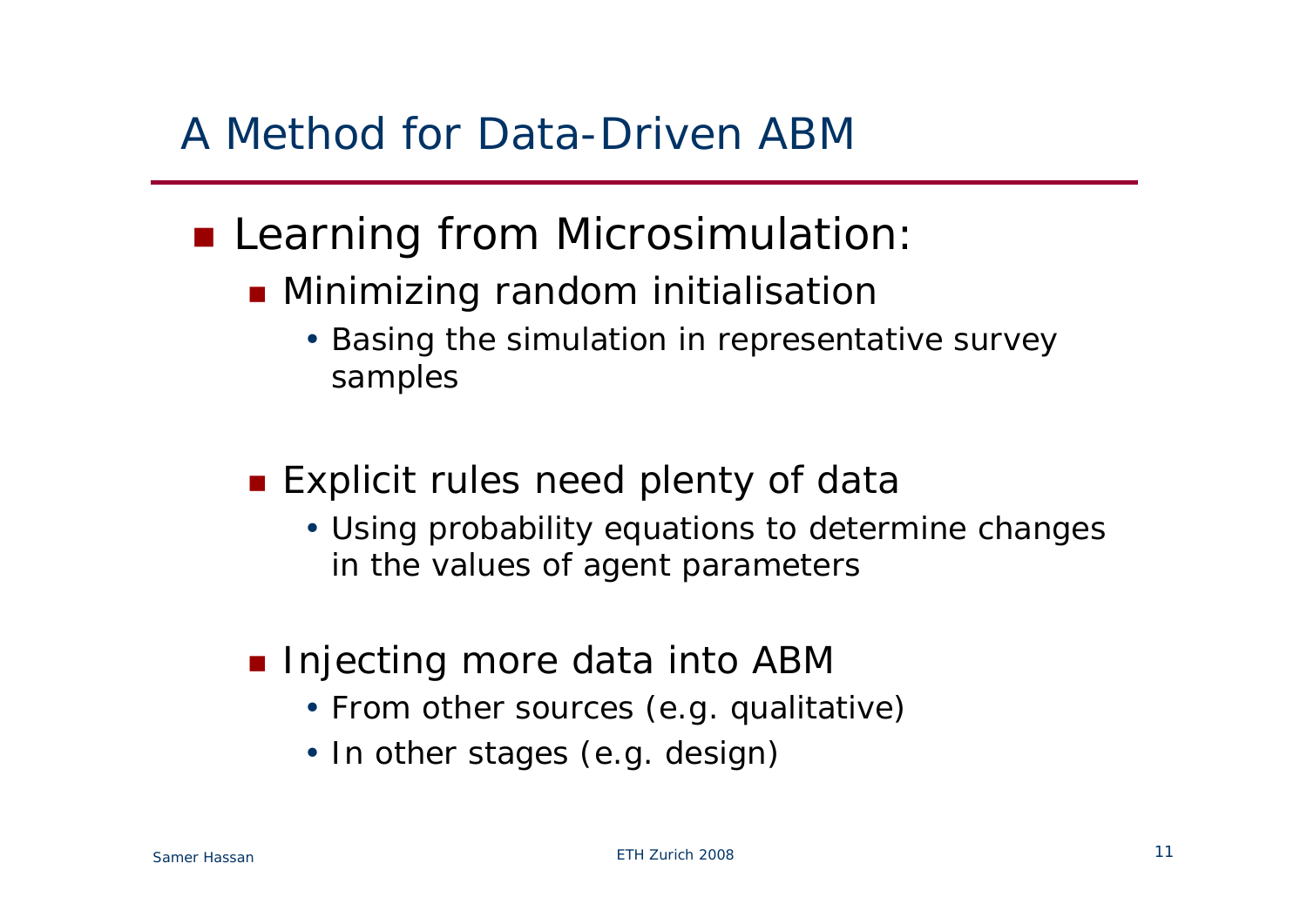### Classical Logic of Simulation

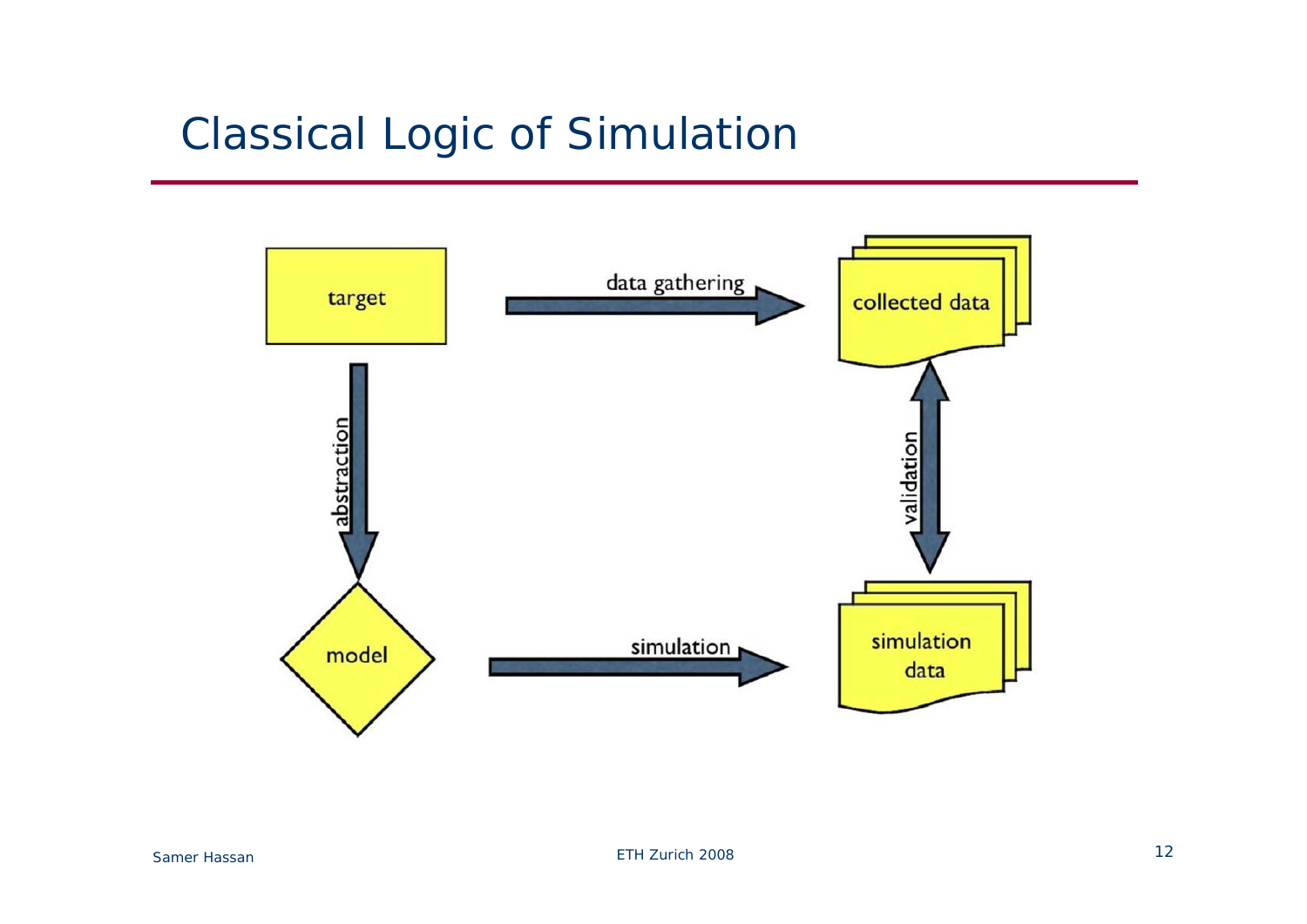#### Proposal for Data-Driven ABM

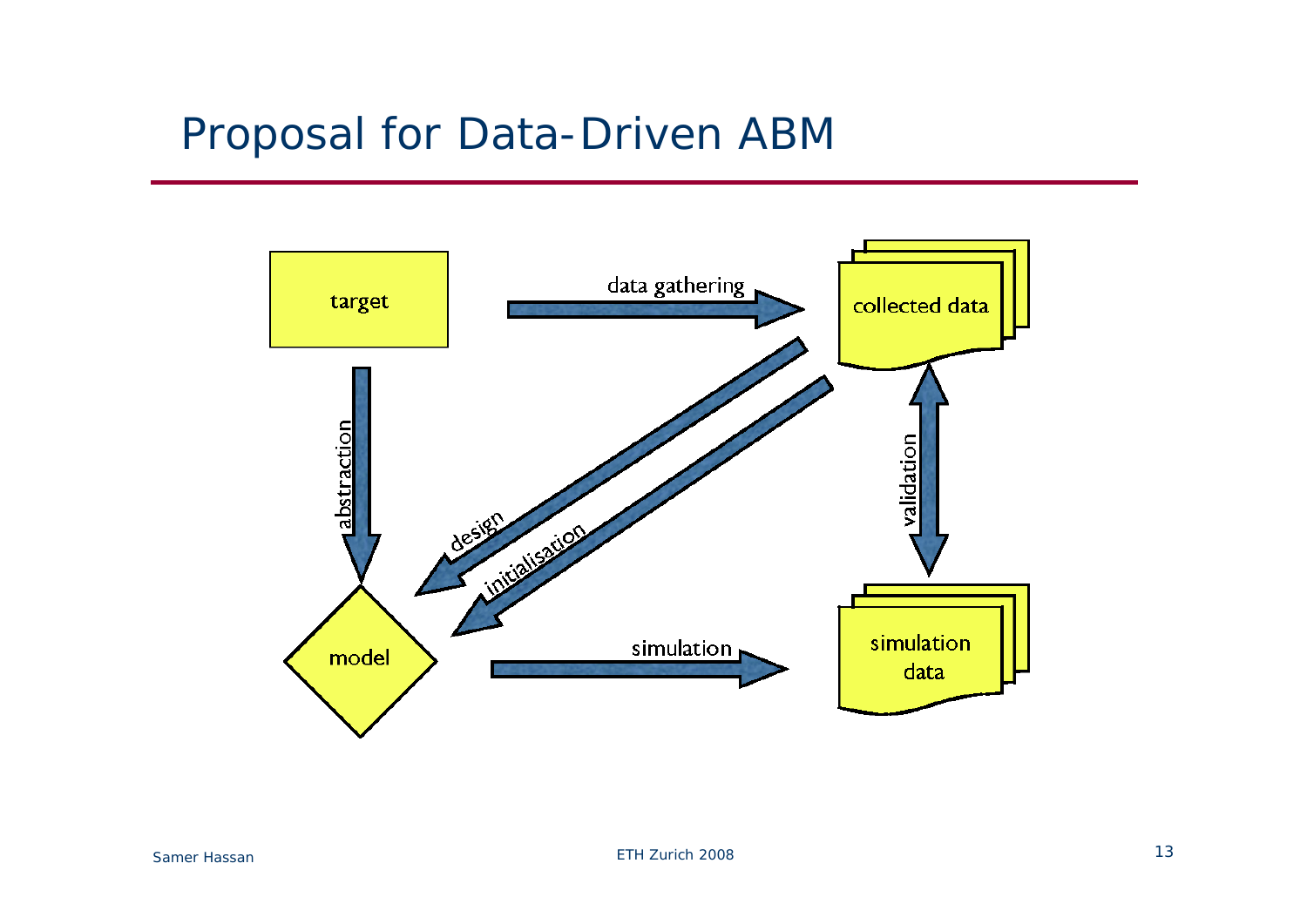### A Method for Data-Driven ABM

#### **Difficulties**

- **Notable ABM** is too abstract
	- Empirical data cannot be obtained
- **Requires detailed data from individuals** 
	- Suitable surveys? Unobservable?
	- Need of individual history? (panel studies)
- **Requires dynamic information** 
	- Difficult to obtain: networks, micro-interaction
- P. Complicating not always implies benefits
- П Loss of generality? Discussed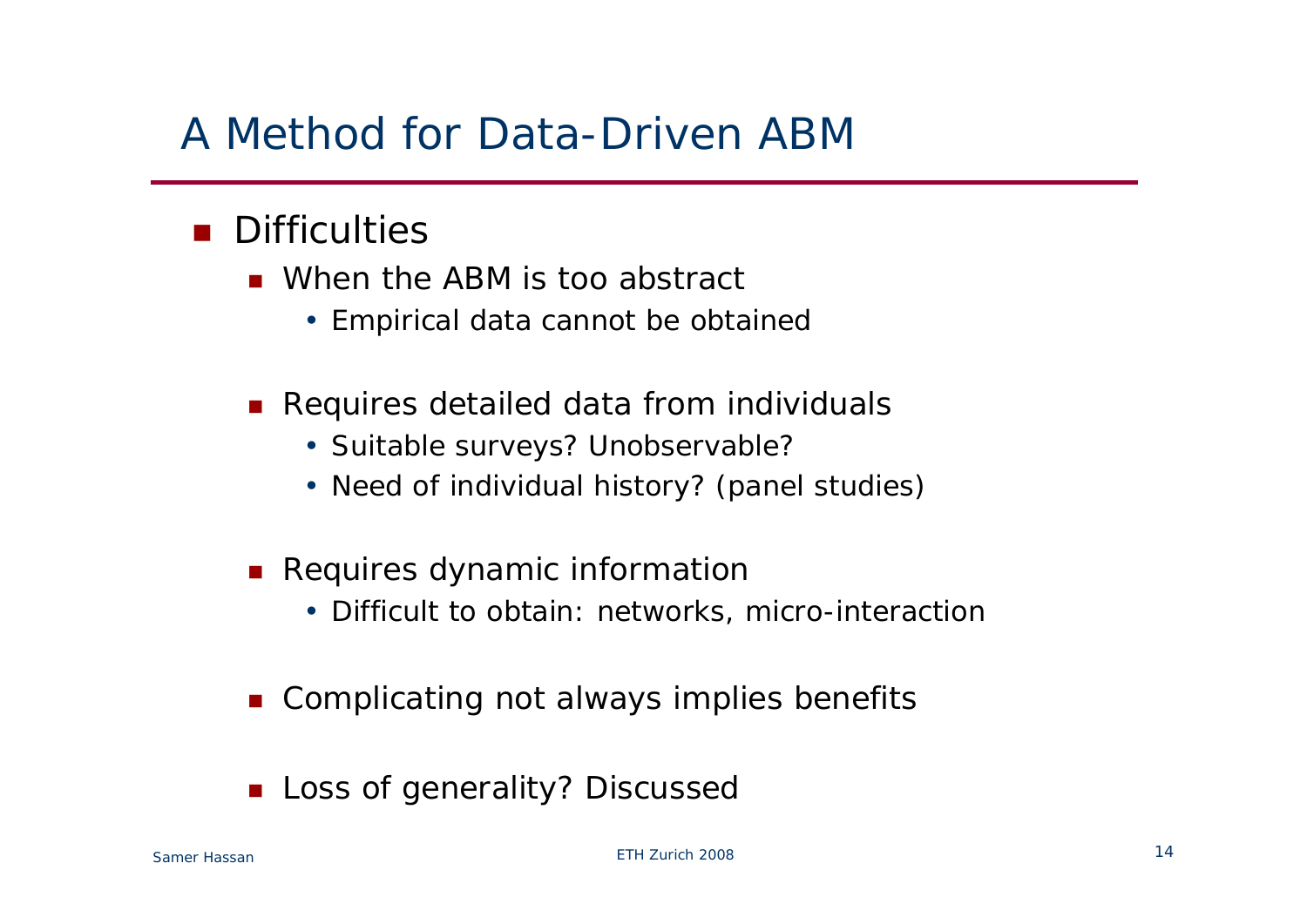

## ■ A Method for Data-Driven ABM

# A Case Study: Mentat

# ■ Concluding suggestions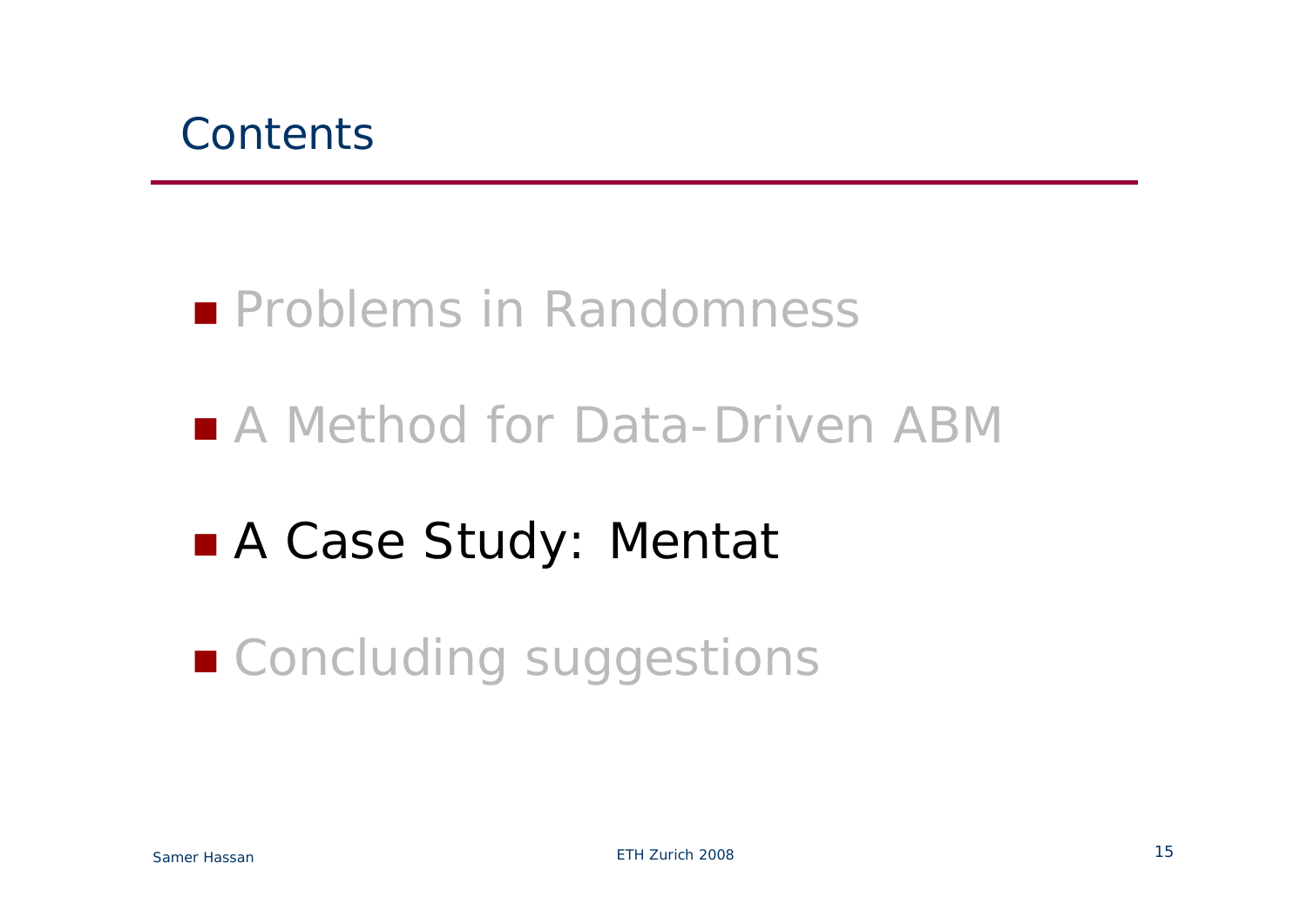■ Aim: simulate the process of change in moral values**n** in a period

**n** in a society

**Plenty of factors involved Now focusing on demography**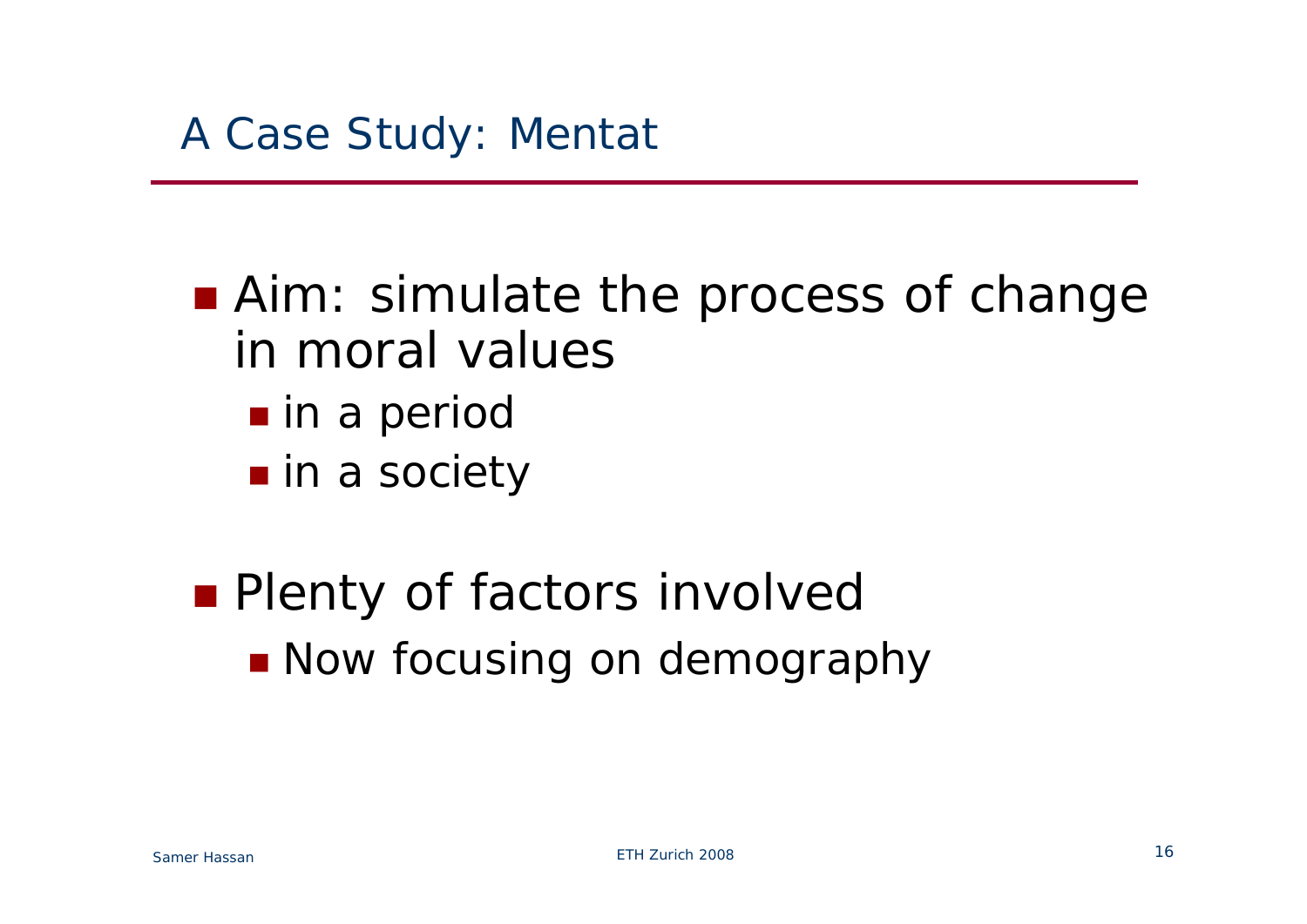#### Mentat: architecture

# Agent:

- Mental State attributes
- **Life cycle patterns**
- **Demographic micro-evolution:** 
	- Couples
	- Reproduction
	- Inheritance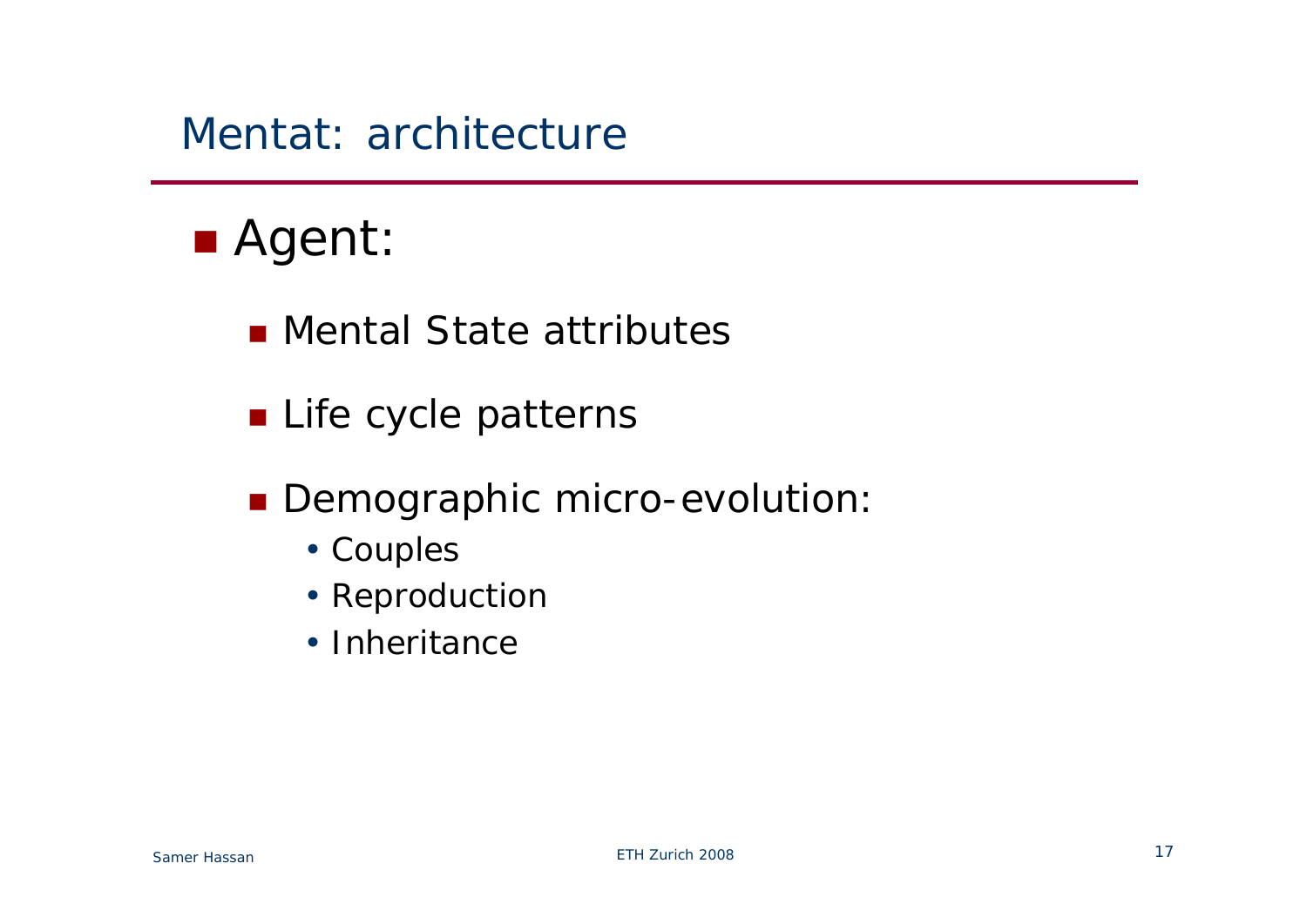### Mentat: architecture

- World:
	- 3000 agents
	- Grid 100x100
	- **Demographic model**
	- 8 indep. parameters





- Network:
	- Communication with Moore Neighbourhood
	- **Friends network**
	- **Family network**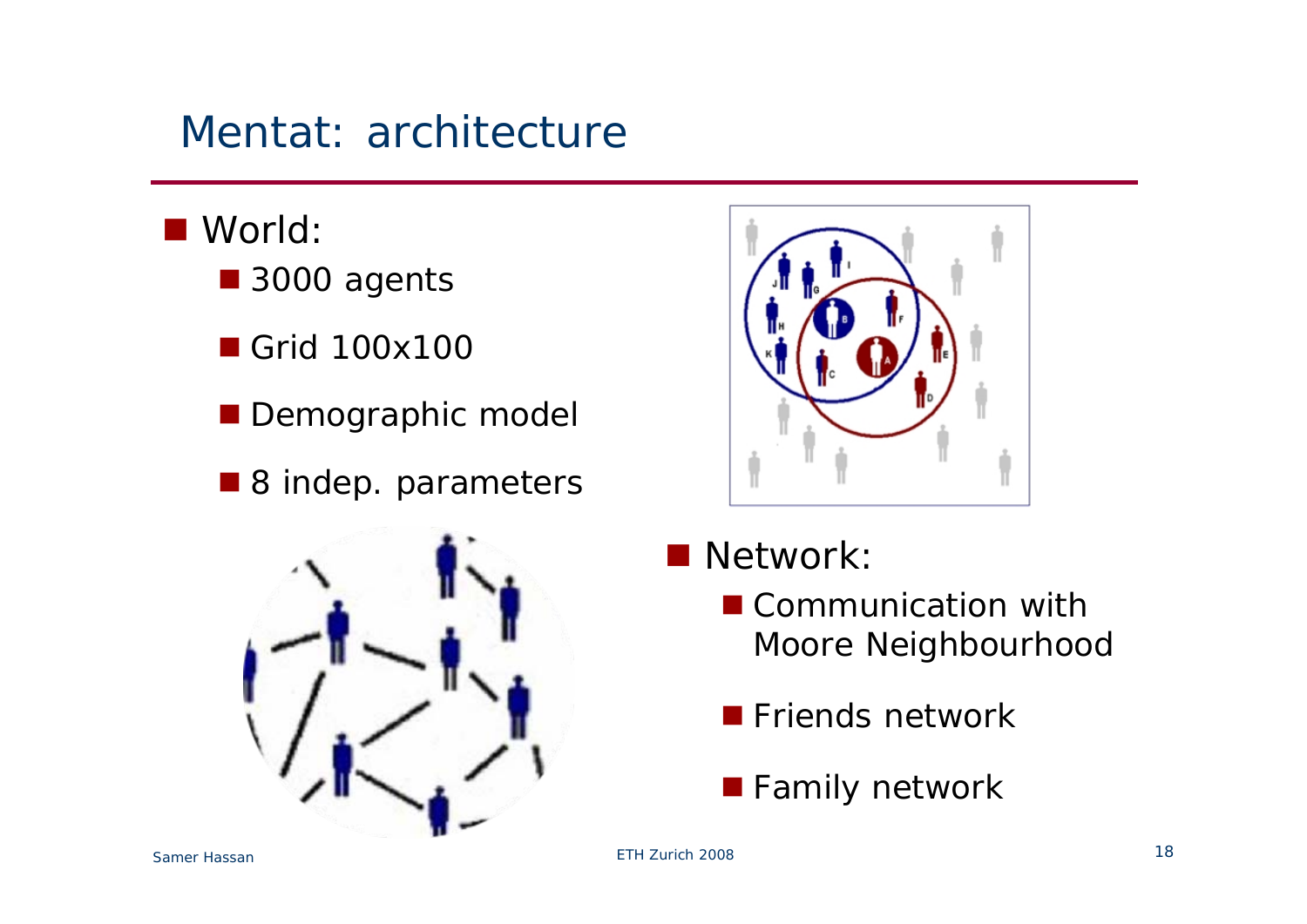#### A Case Study: Mentat

- Does the empirical initialisation substantially change the output in a pre-designed ABM?
- Random approach
	- **No effort for additional data**
	- **Average behaviour**
- Data-driven approach
	- **Newly collected data is useful**
	- П Empirically based evolution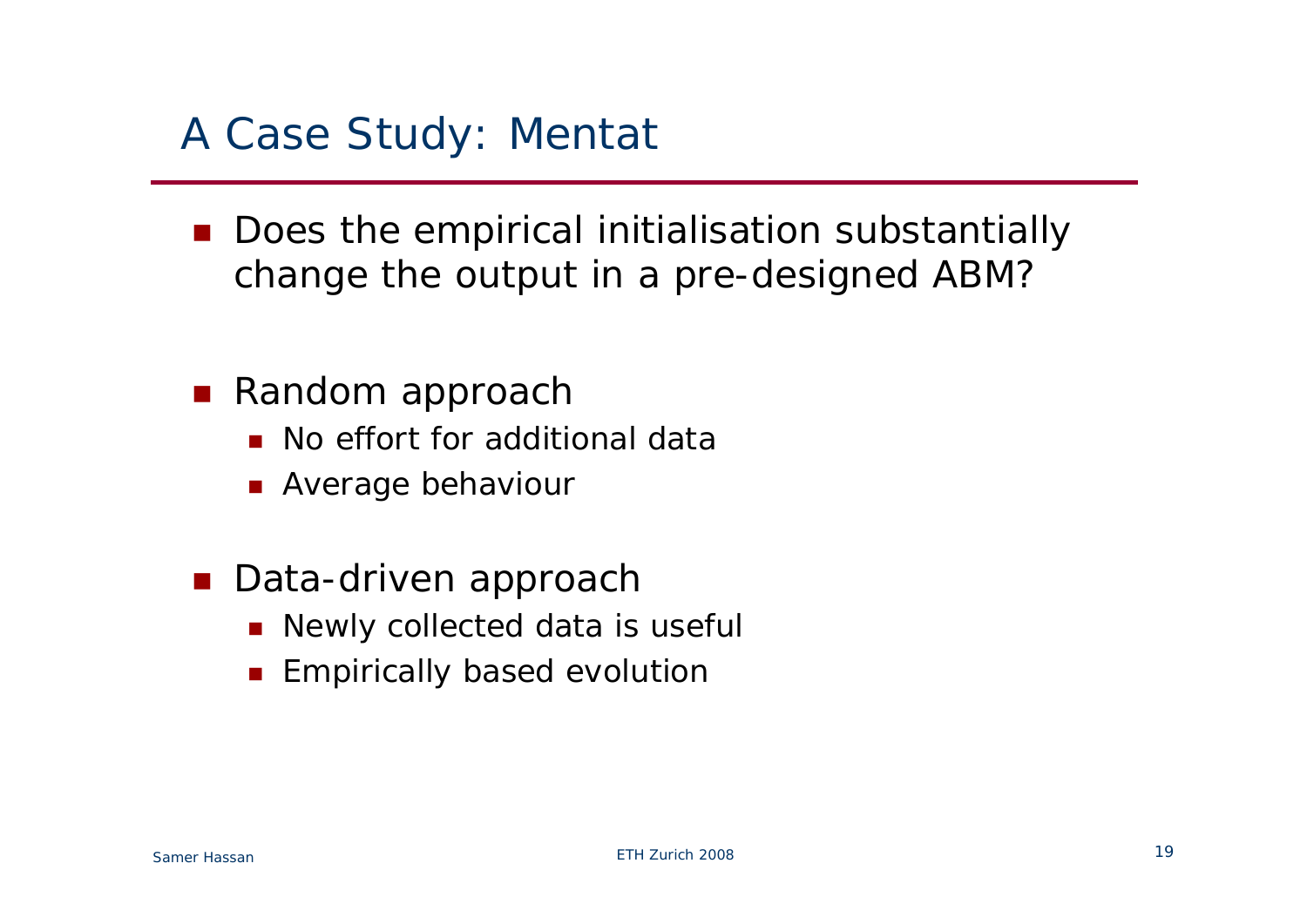#### A Case Study: Mentat

#### ■ Two ABM:

■ Same design and micro-behaviour

#### **Different initialisation**

- Mentat-RND: Random age
- Mentat-DAT: Empirically based age
- **Same validation** 
	- Against newly collected data, not used in initialisation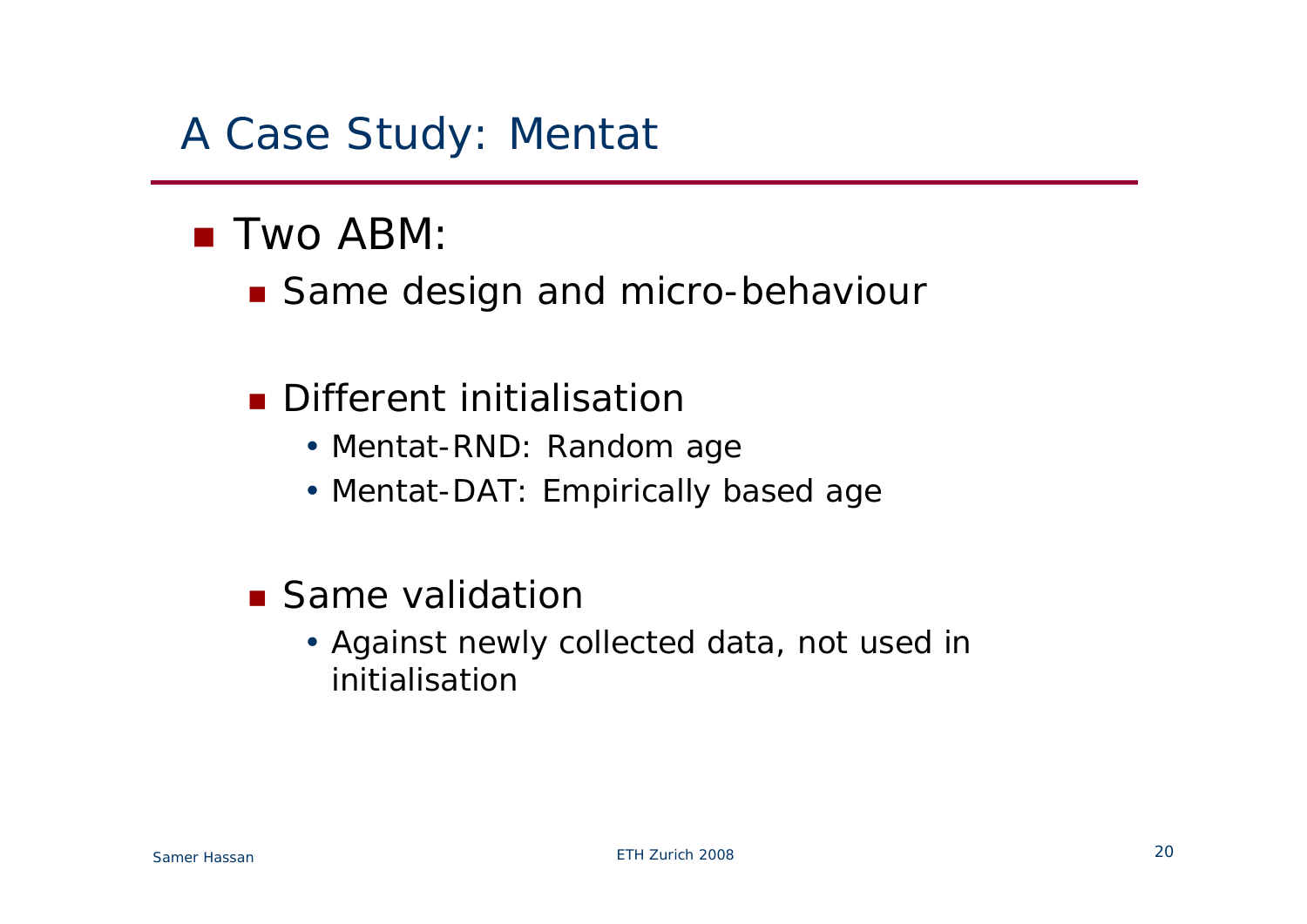#### Comparison of outputs

|                          |    |     |                          | $EVS/Census*$ Mentat-RND |     |                      | Mentat-DAT |      |                |
|--------------------------|----|-----|--------------------------|--------------------------|-----|----------------------|------------|------|----------------|
|                          |    |     | 1980 1990 1999 1980 1990 |                          |     | - 1999               |            |      | 1980 1990 1999 |
| $% 65+ years$            |    |     | $16*$ $18*$ $91*$        | 19                       | -24 | 29                   | 15.        | 19   | 24             |
| $\%$ Single              | 28 | -29 | 29                       | 92.                      | 45  | -37                  | 1266       | 71 Q | 35.            |
| $\%$ Population Growth - |    |     | $-48\%$ * $-$            |                          |     | $-$ +10.1% - - +7.2% |            |      |                |

÷. Source: Spanish Population Census for the years 1981, 1991 and 2001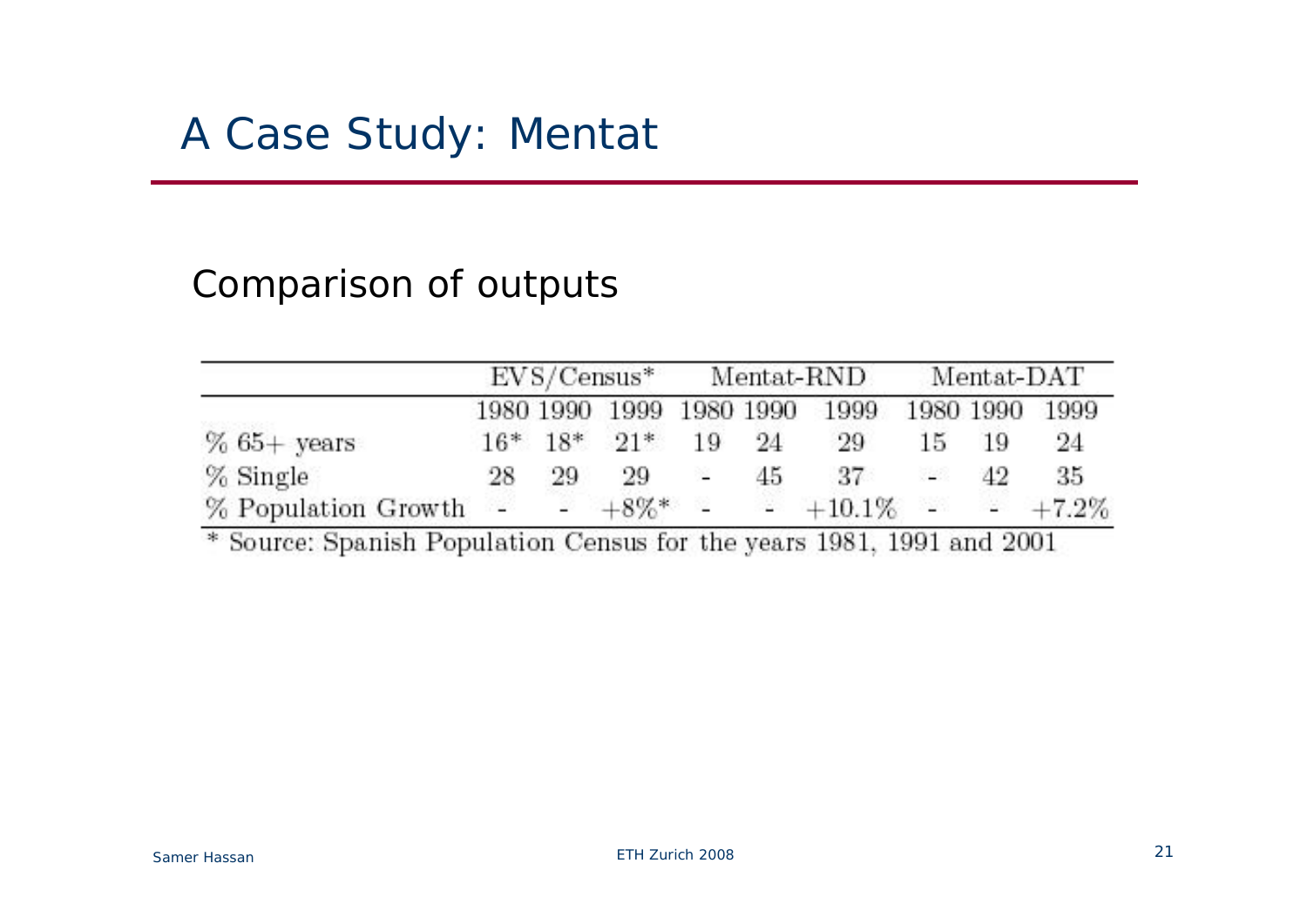

### ■ A Method for Data-Driven ABM

## ■ A Case Study: Mentat

# **E** Concluding suggestions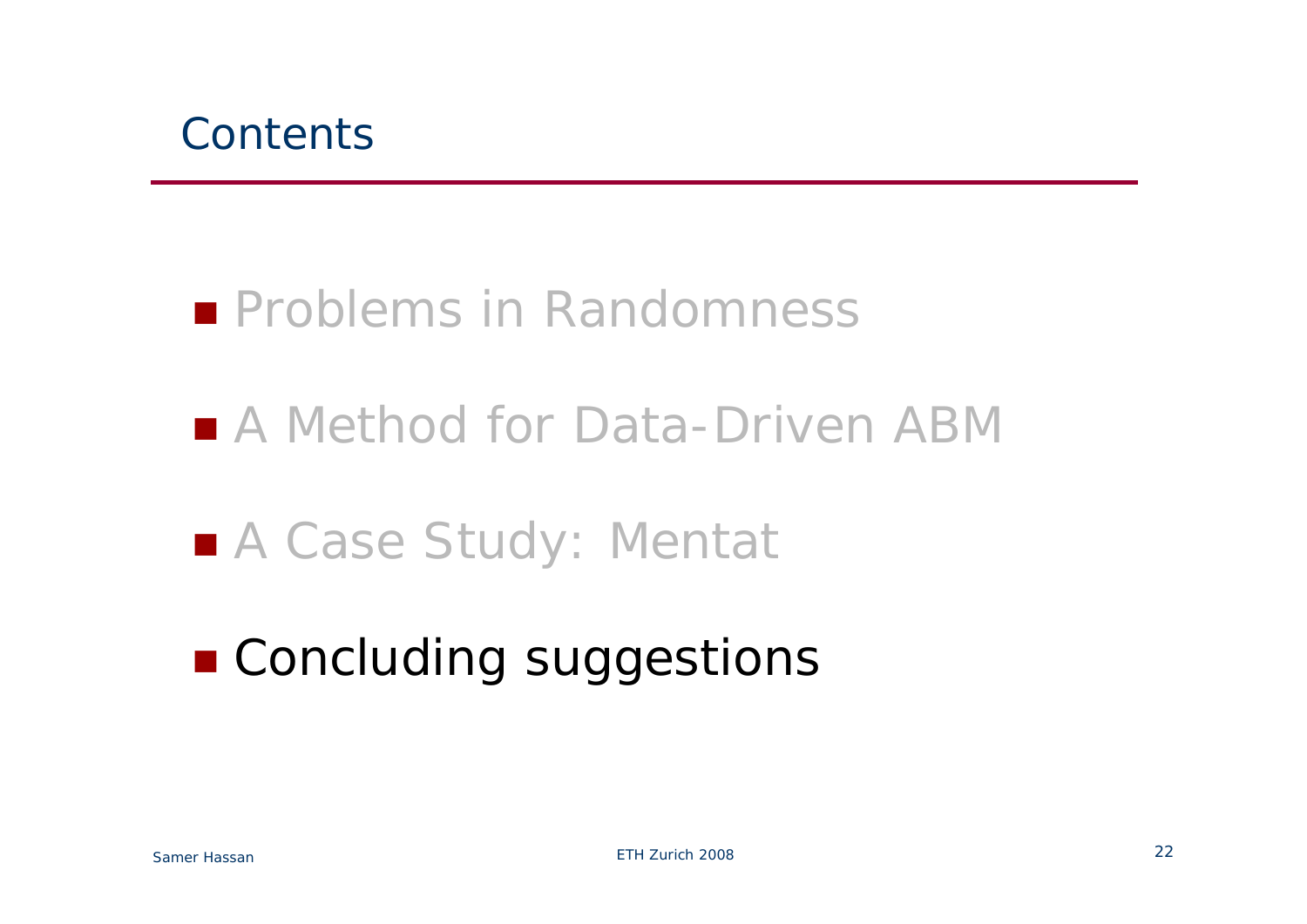### Concluding suggestions

- Explore the problem background: availability of data?
- Compare different sources of data to give a stronger foundation to the model
- The most valuable data are those that provide repeated measurements
- Design ABM with an output directly comparable with empirical data
- Simulate the past and validate with the present